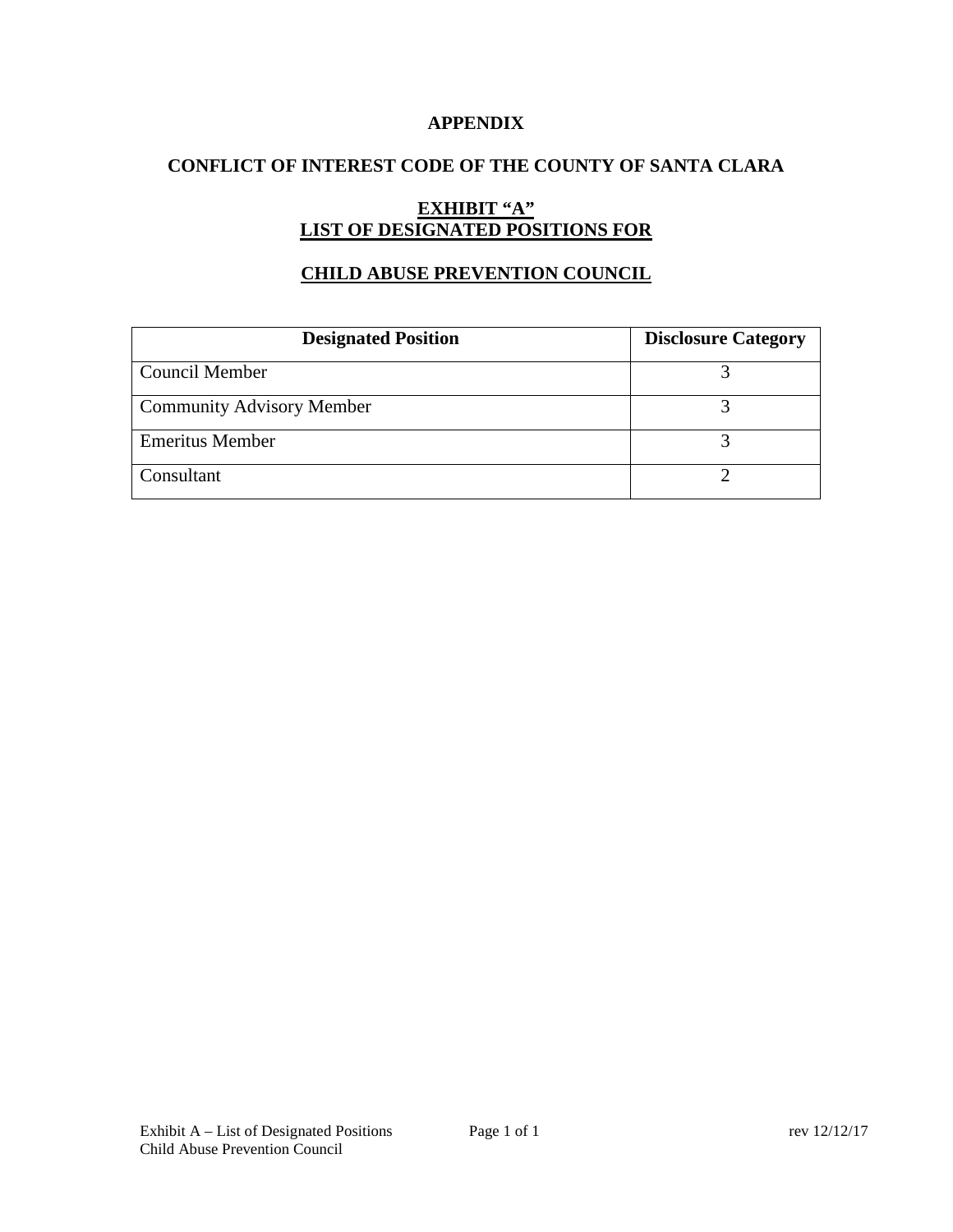#### **APPENDIX**

## **CONFLICT OF INTEREST CODE OF THE COUNTY OF SANTA CLARA**

# **EXHIBIT "B" DISCLOSURE CATEGORIES FOR**

# **CHILD ABUSE PREVENTION COUNCIL**

Pursuant to the County of Santa Clara's Conflict of Interest Code, Disclosure Categories 1 and 2 shall read as follows for all Code Agencies.

**Disclosure Category 1:** Persons in this category shall disclose:

(1) all investments in, business positions in, and income (including gifts, loans and travel payments) from:

(a) all sources that provide, plan to provide, or have provided in the last two years, facilities, goods, software, hardware, or related technology, equipment, vehicles, machinery or services, including training or consulting services, to the County;

(b) all sources that are subject to the regulatory, monitoring, investigatory, enforcement, valuation, certification, permit or licensing authority of, or have an application for a license, permit or certificate pending before, the County;

(c) all sources that receive, are planning to apply to receive, or have received in the last two years, grants or other monies from or through the County; and sources that receive referrals to provide assessments and/or treatments that are required or recommended by the County; and

(2) all interests in real property in the County of Santa Clara located entirely or partly within the County, or within two miles of County boundaries, or of any land owned or used by the County.

**Disclosure Category 2:** Each Consultant shall disclose: (1) all investments in, business positions in, and income (including gifts, loans and travel payments) from: (a) all sources that provide, plan to provide, or have provided in the last two years, facilities, goods, software, hardware, or related technology, equipment, vehicles, machinery or services, including training or consulting services, to the County; (b) all sources that are subject to the regulatory, monitoring, investigatory, enforcement, valuation, certification, permit or licensing authority of, or have an application for a license, permit or certificate pending before, the County; (c) all sources that receive, are planning to apply to receive, or have received in the last two years, grants or other monies from or through the County; and